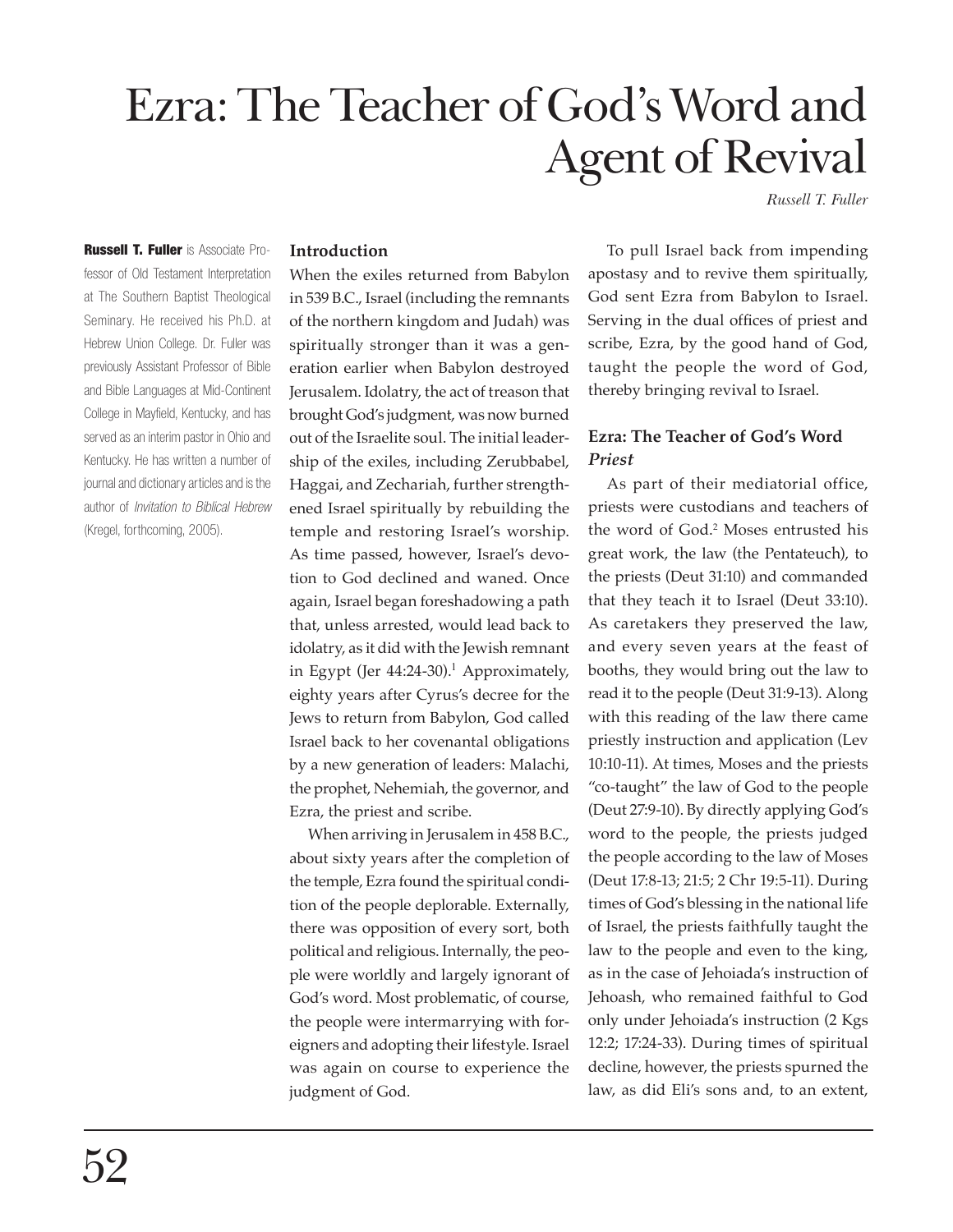Eli himself (1 Sam 2:12-17, 22-36). There was, of course, often a cause-and-effect relationship: As the priests faithfully proclaimed God's word, the people were faithful to the Lord God. When they failed in their responsibility, the nation suffered spiritually. Though they did not always live up to their calling, the priests, along with the prophets, were to be the backbone of religious instruction in Israel.

Ezra, in contrast to many priests before him, faithfully performed his teaching responsibilities. First, he set his heart to study the law of the Lord (Ezra 7:10). The faithful proclamation of God's word takes effort and diligent study. Ezra, a workman that was not ashamed, exemplified this in his ministry. Indeed, this ardent desire to study God's word indicated, at least partially, God's call on his life. Ezra went beyond just a desire to study—he also set his heart to do God's word. Ezra's study was not an academic exercise, nor was it an exercise in creativity and novelty in dealing with the text, but it was a sanctified study that causes one to tremble reverently at God's word (Ezra 9:4) and that generates the fear of God in the soul (Deut 17:19). His study was unto obedience, and, as is true of all godly study of God's word, it was unto holiness, for truth always leads to holiness. His study would be vain without obedience—a faith without works. His godly study and obedience resulted in outward acts of faith: seeing God's good hand in his own life, praying for guidance and protection, and praising God for His acts of mercy and deliverance (Ezra 7:6, 27-28). Finally, Ezra set his mind to teach in Israel the decree and the statute, an awesome responsibility, stimulating an even greater desire to study God's word because souls are at stake. To Ezra and to every God-called minister, the ministry

is a solemn call to sanctified study and reverent obedience.

#### *Scribe*

Ezra's role of scribe weaves seamlessly with his role as priest. The priests, as the custodians of the law, were obligated to keep the manuscripts of the law from corruption, including physical deterioration, and to provide new copies when older manuscripts became worn and brittle. Many priests, therefore, became scribes as a part of their sacred duty.

Ezra excelled as a scribe. Scripture declares that as a scribe he was "quick in the law of Moses" (Ezra 7:6), that is, a highly skilled, expertly trained scribe. As such, he mastered the contents and meaning of Scripture. Undoubtedly, like many scribes of the past, Ezra memorized the entire Old Testament. Though the Scriptures emphasize his knowledge of the law of Moses, he also demonstrates knowledge of the book of Jeremiah (Ezra 1:1), quotes from a Psalm (Ezra 3:11; Ps 100:5; 106:1; 107:1; 108:1; 131:1), and recounts biblical history from Genesis to his day (Nehemiah 9). In the Old Testament, scribes are usually associated with the royal court (2 Sam 8:17), though once a scribe is associated with a prophet, namely, Baruch, the scribe of Jeremiah. In many ways, however, Ezra was more like a New Testament scribe—or, stated more accurately, post-Old Testament scribes were more like Ezra than the Old Testament scribes of the royal court. Ezra is the great scribe of the Old Testament, as Moses is its great prophet, and as David is its great psalmist and king.

Because he lived at the end of the Old Testament era, Ezra's role as scribe took on even greater significance. With him and his generation, the Old Testament canon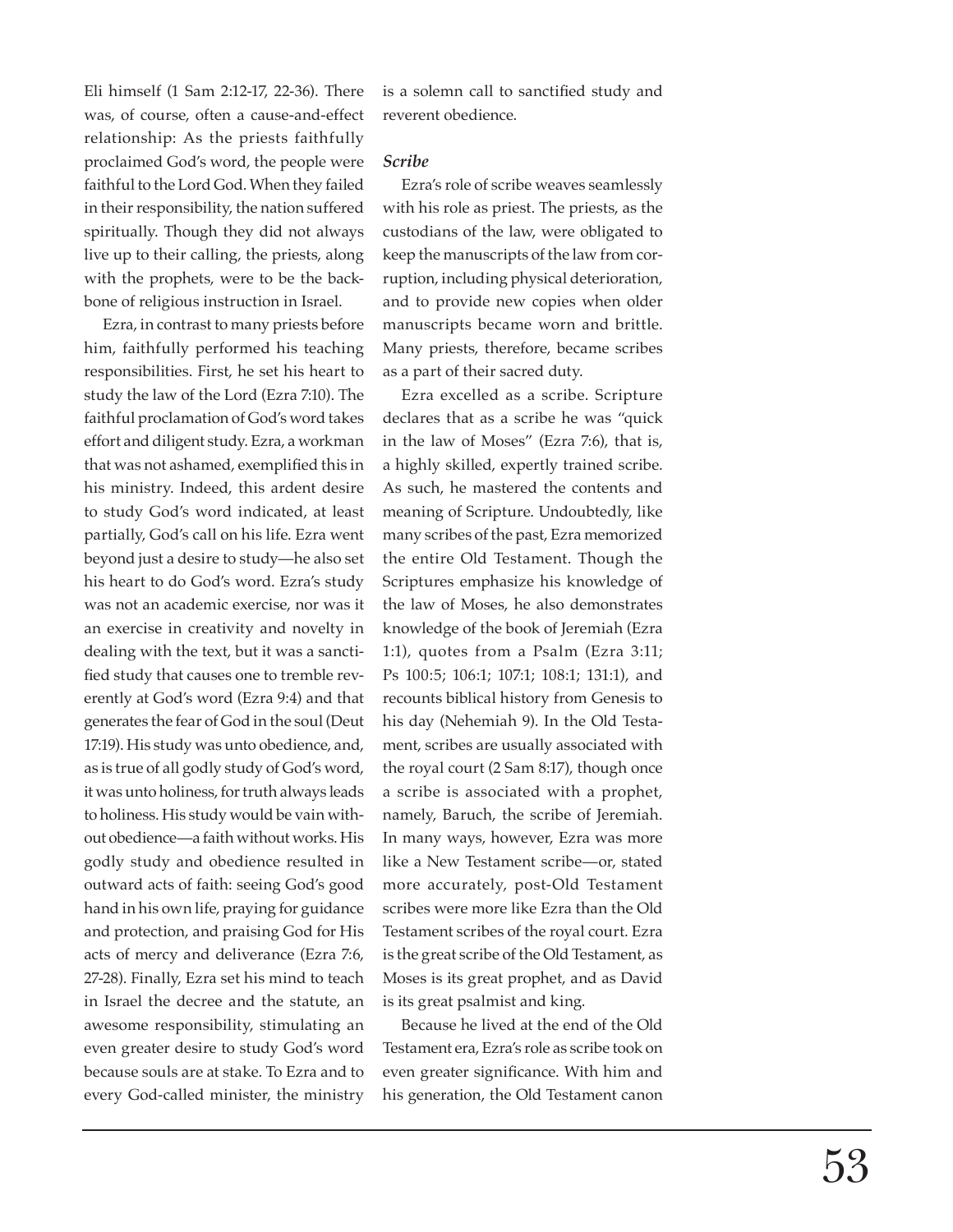closed—or in the words of the Rabbis, "the spirit of prophesy departed Israel."3 At the close of Old Testament revelation, God raised up and prepared Ezra as the final priest and scribe of the Old Testament. Ezra's role as the final "editor" of Scripture, therefore, is not merely tradition, but is virtually demanded by the context of Scriptures. Indeed, the Rabbis viewed him as the final scribe of all Scripture: "Moses received the law from Sinai, and he delivered it to Joshua, and Joshua to the elders, and the elders to the prophets, and the prophets they delivered it to the men of the Great Synagogue."4 The men of the Great Synagogue consisted of Ezra, its leader, and a hundred and twenty spiritual leaders of the exile. As the final priest and scribe of the Old Testament, Ezra was both curator and expert of the Old Testament, its text and its interpretation.

Interpreting the Hebrew text of the Old Testament, however, involves more issues than a typical English text. Ancient Hebrew texts, unlike English texts (but similar to modern Arabic texts), are written with few vowel indicators. For instance, a word without written vowels, such as "mss" may be read or interpreted as miss, mass, mess, moss, or muss. Context decides—hopefully. Furthermore, ancient Hebrew texts are without punctuation. The grouping of words within sentences, the grouping of sentences within paragraphs, or the grouping of paragraphs within larger literary units is frequently a matter of interpretation. Once these issues are addressed and settled, the Hebrew text of the Old Testament can be interpreted similar to an English text.

Ezra, to be sure, had to deal with these issues, but there were other issues as well. The Jews were now less comfortable with Hebrew because during and after the exile

they spoke Aramaic, the Semitic language spoken throughout the Middle East until the spread of Arabic with the rise of Islam. Moreover, the people seemed ignorant of the word of God, which, being timeconsuming and expensive to copy, was not readily available. Finally, the people, especially the leaders, appeared lax, even disinterested, in the word of God (Ezra 9:2). Some leaders even resisted Ezra's reforms and God's word (Ezra 10:15).

In spite of all these issues and resistance to his efforts, Ezra set his heart to teach the people. About fifteen years after Ezra returned to Israel and after Nehemiah returned in 444 B.C., the people gathered to hear Ezra read and proclaim the word of God, "They (Ezra and the leaders) read in the scroll, in the law of God, (which was) explained, and (they) gave insight, and they gave understanding in the reading" (Neh 8:8). Ezra, with the men of the Great Synagogue, gave insight and exposition as they read the law of God. This exposition of the law probably included an Aramaic interpretation since many would understand the Aramaic exposition better than the reading of the Hebrew text (Neh 13:24). Perhaps, as the Rabbis assert, this was the first targumic (an Aramaic paraphrase of the Old Testament) interpretation of the text.<sup>5</sup> If so, this interpretation or explanation was probably a literal translation and exposition of the Pentateuch similar to Targum Onqelos of the Pentateuch, the "official" Jewish Targum of the Pentateuch dated to the early centuries of the Christian era. The second half of Neh 8:8 refers to Ezra and his men furnishing "insight and giving understanding *in the reading*." This may refer to general exposition, but it certainly refers to the vocalizing of a Hebrew text without written vowels. Without vocal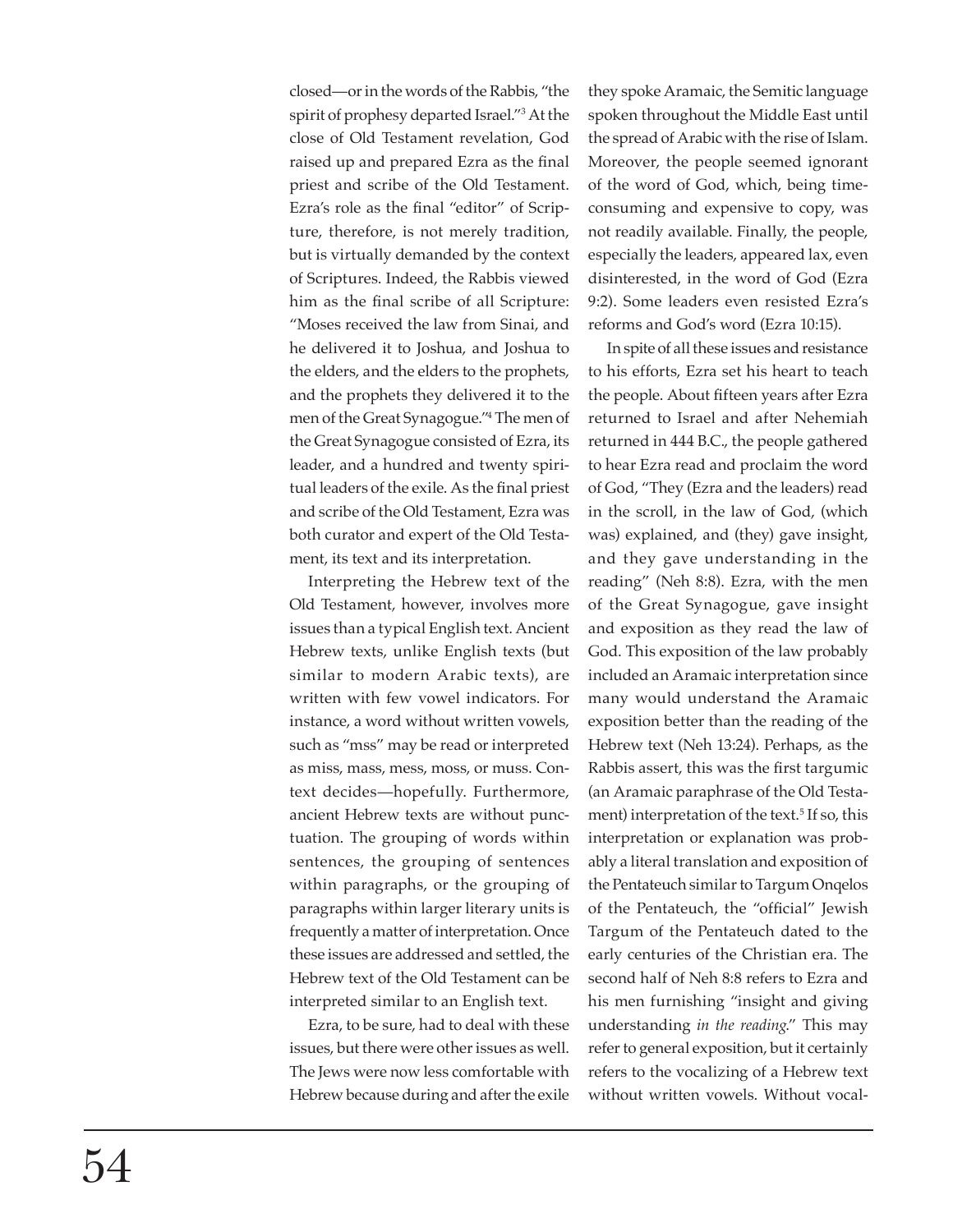izing the implied vowels, a Hebrew text (without vowels) cannot be read, cannot have "understanding." In addition, in his reading, Ezra would group words (similar to the Masoretic accents<sup>6</sup>) and sections of text, thus providing "punctuation" to the sacred text and bringing more "understanding" to the text.

This "understanding" or teaching of Ezra has probably been preserved, at least partially, by his successors: the Sopherim, Naqdanim, and finally the Masoretes. The Rabbis teach that Ezra created a traditional teaching or understanding of the text—"Has not Rabbi Iqa said in the name of Rabbi Hananel who had it from Rab: What is meant by the text, (Neh 8:8) 'And they read in the book, in the law of God, with an interpretation, and they gave the sense, and caused them to understand the reading? And they read in the book, in the law': this indicates the Bible; 'with an interpretation': this indicates the targum (interpretation); 'and they gave the sense': this indicates the verse stops; 'and caused them to understand the reading': this indicates the accentuation, or according to another version, the masoretic notes."7 Ezra and the men of the Great Synagogue handed down their "understanding" to the Sopherim, scribes who, according to the Rabbis, "counted the letters of the Torah."8 The Naqdanim, also scribes, were expert in vocalizing the text. The work of both the Sopherim and the Naqdanim was finally handed down to the Masoretes, whose work is *the* Hebrew text of the Old Testament. Aaron ben Asher, the last and greatest Masorete, claimed that the text he was handing down—its consonants, vocalization, and the grouping of words and sections—went back to the Sopherim, Ezra and the wise men (Great Synagogue), and the prophets.9 Ben Asher's crowning work, the Masoretic text furnishes the traditional understanding of the Hebrew text of the Old Testament and is the basis of all Rabbinic Bibles and scholarly editions of the Hebrew Old Testament.

The Masoretic tradition, which claims to preserve Ezra's tradition, has been confirmed, at least in part, by modern inquiry. Modern scholars have found evidence of early accent systems<sup>10</sup> (word grouping system) in a Septuagint manuscript, John Rylands Greek Papyrus 458 (dated to the second century B.C.), where words are grouped, similar to the Masoretic accentual tradition, for reading in the Synagogue.11 Of course, the Pentateuch of the Septuagint, dating some three hundred years before Christ, indicates a textual and vocalization tradition similar to the Masoretes. Moreover, the Dead Sea Scrolls, many dating to the first century before Christ, show that vocalization and word groupings, very similar to the Masoretic tradition, were current, and indeed dominate, over a thousand years before the Masoretes.12 How far back the Masoretic tradition goes, no one knows for sure; however, evidence demonstrates that the text, vocalization, and accentuation (word groupings) go back centuries before Christ, perhaps even to Ezra, as the Rabbis and Aaron ben Asher claim. Even if the vocalization and word groupings of the Masoretes do not go back to Ezra, they represent a very ancient rabbinic interpretation of Scripture, a valuable resource for syntax, exegesis, and historical interpretation.

# **Excursus on Masoretic Accentuation** *Examples of Traditional Grouping*

Practical examples of this instruction abound, often reflected in modern trans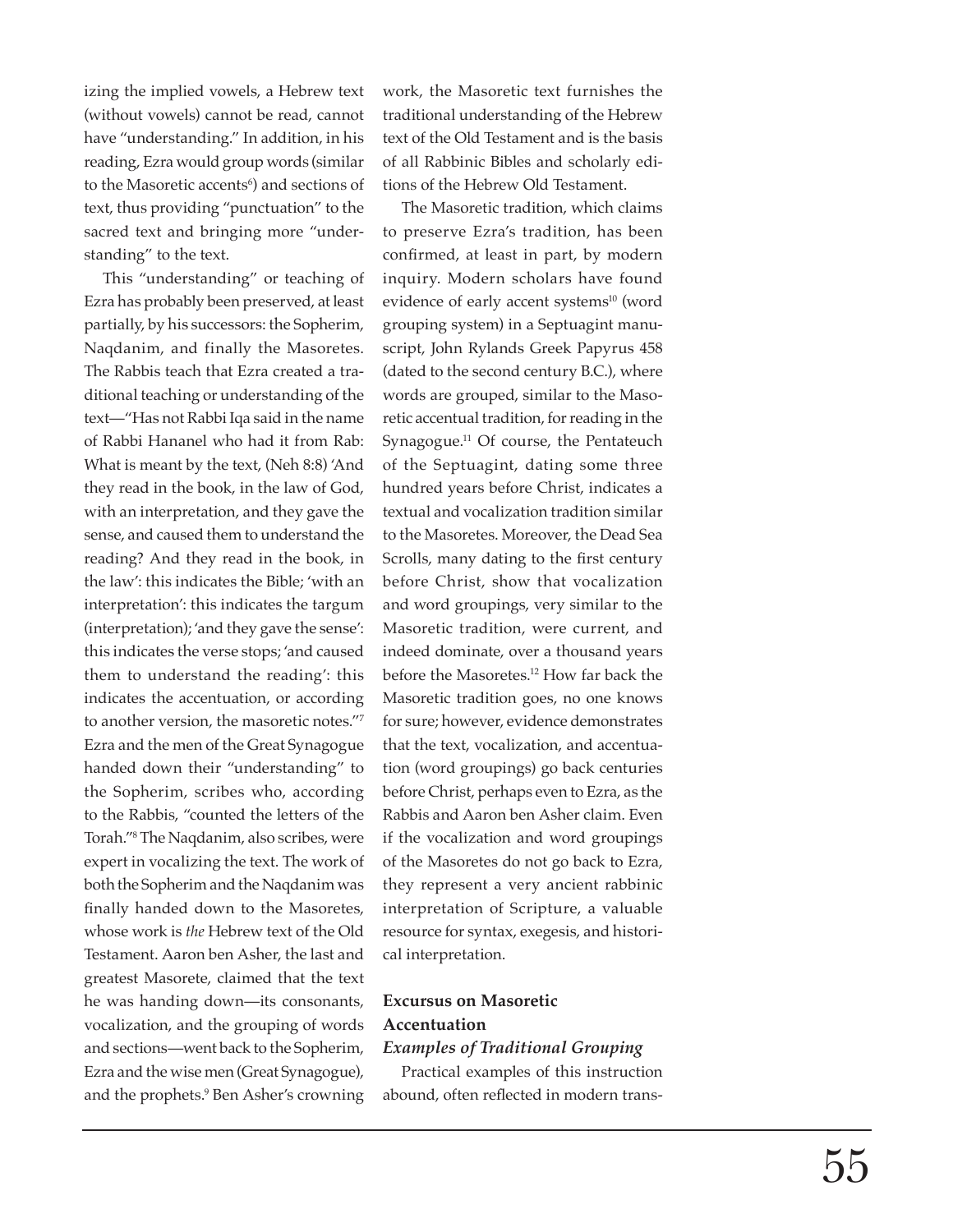lations and commentaries. The following examples illustrate word groupings which words should be grouped together and which words should be separated.

## *Ruth 2:14*

Two renderings of the Hebrew are possible. The direct discourse may begin (1) after the third word in the Hebrew, or (2) after the fifth word in Hebrew. The Masoretic tradition affirms the second rendering.

(1) And Boaz said to her, "*At meal time* approach here and eat of the bread."

(2) And Boaz said to her *at meal time*, "Approach here and eat of the bread."

## *Genesis 11:4*

The issue here is the modification of nouns. Does the clause—"whose top is in the heavens"—modify the words, "city and tower," or just the word, "tower"?

And they said, "Come, let us build for us a city and a tower whose top is in the heavens" (REB, NAB, NJB).

And they said, "Come, let us build for us a city, and a tower whose top is in the heavens" (NRSV, NJPS, NASB, NIV).

In the first option, the clause—"whose top is in the heavens"—modifies both city and tower. Three translations, REB, NAB, and NJB, seem to follow or to allow this interpretation. In the second option, the modifying phrase modifies only the tower, not the city. The Masoretes agree with the second option.

# *Deuteronomy 11:13b*

To love the Lord your God and to serve Him with all your heart and with all your soul.

To love the Lord your God, and to serve Him with all your heart and with all your soul (NRSV).

In the first option, the modifying phrases— "with all your heart and with all your soul"—qualify both infinitive clauses "to love the Lord your God and to serve Him." In the second option, the modifying phrase qualifies only "to serve Him," not "to love the Lord your God." The NRSV, by placing the comma after "God," follows the second option. The Masoretes, by contrast, accept the first option.

## *1 Samuel 3:3*

Most modern Bibles translate this verse similar to the New American Standard Bible:

And the lamp of God had not yet gone out, and Samuel was lying down in the temple of the Lord where the ark of God *was* (NASB).

And the lamp of God had not yet gone out—now Samuel was lying down—in the temple of the Lord where the ark of God *was* (Masoretic Text).

The Masoretes view the clause, "now Samuel was lying down," as a parentheti cal statement. Most modern translations, however, give the erroneous sense of Samuel sleeping in the Tabernacle proper or the holy of holies. Targum Jonathan also supports the Masoretic understand ing: "Now the wick in the sanctuary of the Lord had not yet gone out, now Samuel was lying in the court of the Levites, and a voice was heard from the temple of the Lord where the ark of God was."

# *Traditional Understanding and*  **Biblia Hebraica Stuttgartensia**

The editors of *Biblia Hebraica Stutt -*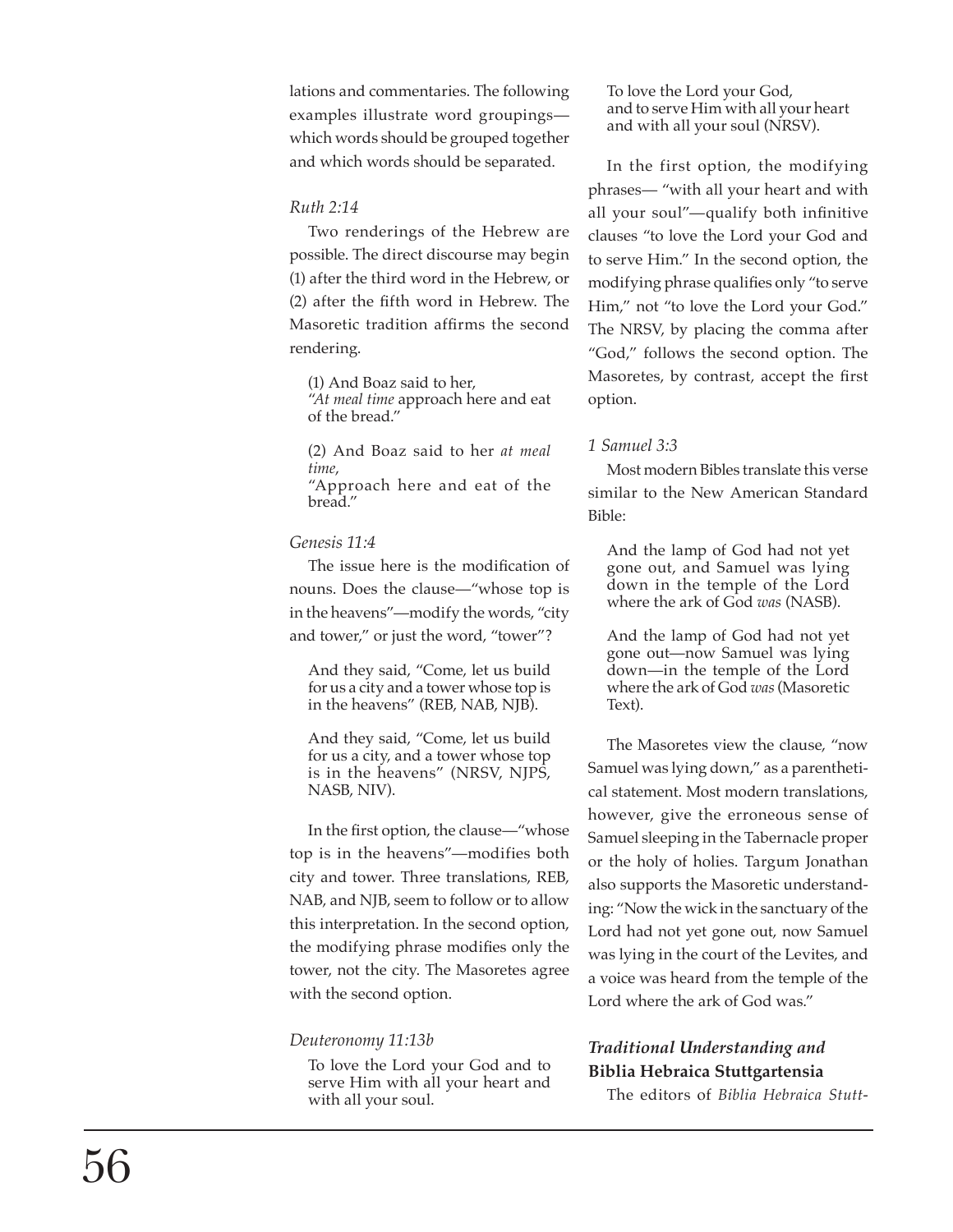*gartensia* (*BHS*) often disagree with the Masoretic understanding of a pas sage—this is particularly true in poetical sections of *BHS*. The editors indicate their disagreements by their arrangement of paragraphs, verses, and words in the *BHS* text. Such arrangements are frequently confusing, often based on emendation and speculation.

## *Genesis 2:4*

The *BHS* (Otto Eissfeldt, editor of Gen esis in *BHS*; also NJPS, NRSV, REB, NAB, NJB, and NIV) starts a new paragraph at Gen 2:4b. This view often presupposes two creation accounts, with a second cre ation account of verse 2:4b beginning with a temporal clause, as its presumed Meso potamian original (Enuma Elish).<sup>13</sup> The Masoretes, on the other hand, start the new paragraph at the beginning of verse four. This is consistent, of course, with all the other occurrences in Genesis of *tôlēdôt*  ("offspring," "generation"), which always begins new sections, never ending them. These new sections beginning with *tôlēdôt* usually present main characters and their "offspring." Genesis 2:4 presents Adam and Eve as the "offspring" of heaven and earth. The exegetical tradition of the Mas oretes follows clear grammatical usage and meaning, not imaged or presumed borrowings.

This is the story of the heavens and the earth when they were created. [New section at Gen 2:4b] When the Lord God made the earth and the heavens (REB, following *BHS*).

[New Section beginning at Gen 2:4] This is the story ("generation") of the heavens and the earth when they were created, when the Lord God made the earth and the heavens (Masoretic text).

## *Psalm 25:1-2*

*BHS* takes the first word (in Hebrew) of v. 2 and places it last in v. 1. The NAB, fol lowing *BHS*, then inserts a verb ("I wait") to smooth out the grammatical problem created by their own emendations.

- (1) I wait for you, O Lord I lift up my soul (2) to my God. In you I trust; do not let me be disgraced; Do not let my enemies gloat over me (NAB, following *BHS*).
- (1) David's: To you, Lord, my soul I lift.
- (2) My God, in you I trust, let me not be put to shame; let not my enemies exalt with respect to me (Masoretic Text).

The *BHS* emends these verses to an assumed acrostic pattern, forcing other artificial changes throughout this psalm. It is surely better to see many acrostic psalms as partial and general than to concoct new verses to match *BHS's* ideal patterns.

## *Psalm 5:2-6*

*BHS* shifts clauses to form new verses. These changes are reflected in REB and the NJB .

(2) Listen to my cry for help, my king and my God! To you I pray, (3) Yahweh. at daybreak you hear my voice; At daybreak I lay my case before you and fix my eyes on you. (4) You are not a God who takes pleasure in evil, no sinner can be your guest. (5) Boasters cannot stand their ground Under your gaze You hate evil-doers, (6) liars you destroy; the violent and deceitful Yahweh detests (NJB).

(2) Give attention to the voice of my cry, my king and my God. For to you I pray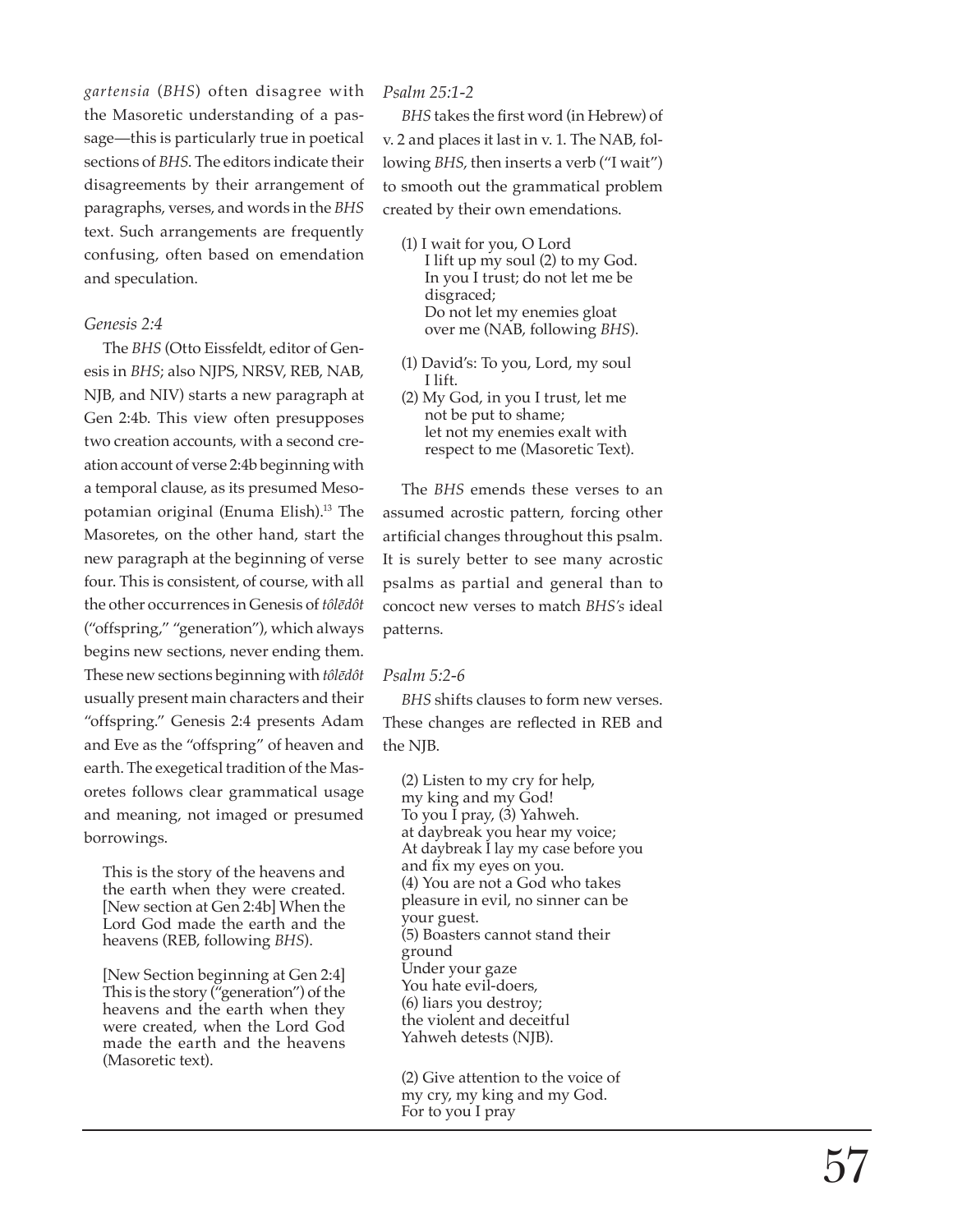(3) Lord, in the morning you hear my voice in the morning I arrange (my words) to you and I will watch. (4) For you are not a God who takes pleasure in evil evil cannot sojourn with you (5) Boasters cannot station them selves before you; you hate all workers of iniquity (6) You destroy liars murders and deceitful men the Lord abhors (Masoretic Text, vv. 3-7).

The differences between these render ings are substantial. For instance, the second part of v. 6, "you hate all workers of iniquity," in the Masoretic Text seems to relate why boasters cannot stand before the Lord. The *BHS* and NJB make this part of the verse (6b) the beginning of the next verse that expresses the Lord's disfavor with the wicked.

There are, of course, other differences between the *BHS* (along with some modern translations) and the Masoretic Text—as in the vocalization of words, for instance.14 On occasion, *BHS's* sug gestions are based on sound textual sup port—especially when there is a clear mistake of the copyist, which is easily rectified by other copies of the Masoretic Texts—but frequently *BHS's* suggestions are speculative, based on imagination or weak textual witnesses.

# *Conclusion of Excursus*

The tradition of the Masoretes, heirs of a long and distinguished tradition that perhaps reaches back to the great scribe himself, Ezra, is a far more reliable guide to the text and interpretation of the Old Testament. Indeed, the current revisers of the *BHS* (Quinta) must agree, at least somewhat, since their new edition will arrange the text according to the Maso retic accents (word groupings).

Careful interpreters and grammar -

ians of Scripture, to be sure, have always noticed and respected this tradition. All ancient translations follow it to one degree or another—as is essentially true of modern translations as well. The medieval Jewish commentators and gram marians, such as Rashi, Eben Ezra,<sup>15</sup> and Ibn Barun,<sup>16</sup> appealed to it. The Buxtorfs, the great reformed scholars of rabbinic literature and of the Masoretes, honored it. Similarly, modern commentators and grammarians, such as H. Ewald,<sup>17</sup> J. A. Alexander,<sup>18</sup> E. J. Young,<sup>19</sup> Paul Joüon,<sup>20</sup> and scores of others, are keenly aware of it. New Testament commentators also have noticed that the Apostles often fol low this tradition.<sup>21</sup> Such a time-honored tradition has been the resting place of saints for centuries. It is particularly helpful in our restless age of hermeneu tical novelty, with its seemingly endless approaches and its dubious—and often dangerous—results.

# **Ezra: The Agent of Revival**

Ezra's instruction resulted in revival. In the Old Testament, revivals often lasted only while a righteous king lived, such as Hezekiah or Josiah. At other times, reviv als lasted for generations, such as during and after New Testament times and the reformation. Not of human or natural origin, revival is the work of the Spirit of God upon the hearts of men through the word of God that transforms the people of God from a lax spiritual condition to a careful, attentive spiritual condition. It always results from the preaching and proclaiming of the word of God, render ing the soul repentant, holy, humble, and full of faith. The fruit of the Spirit is the result of revival.

The good hand of God—the Spirit of God—was upon the ministry of Ezra.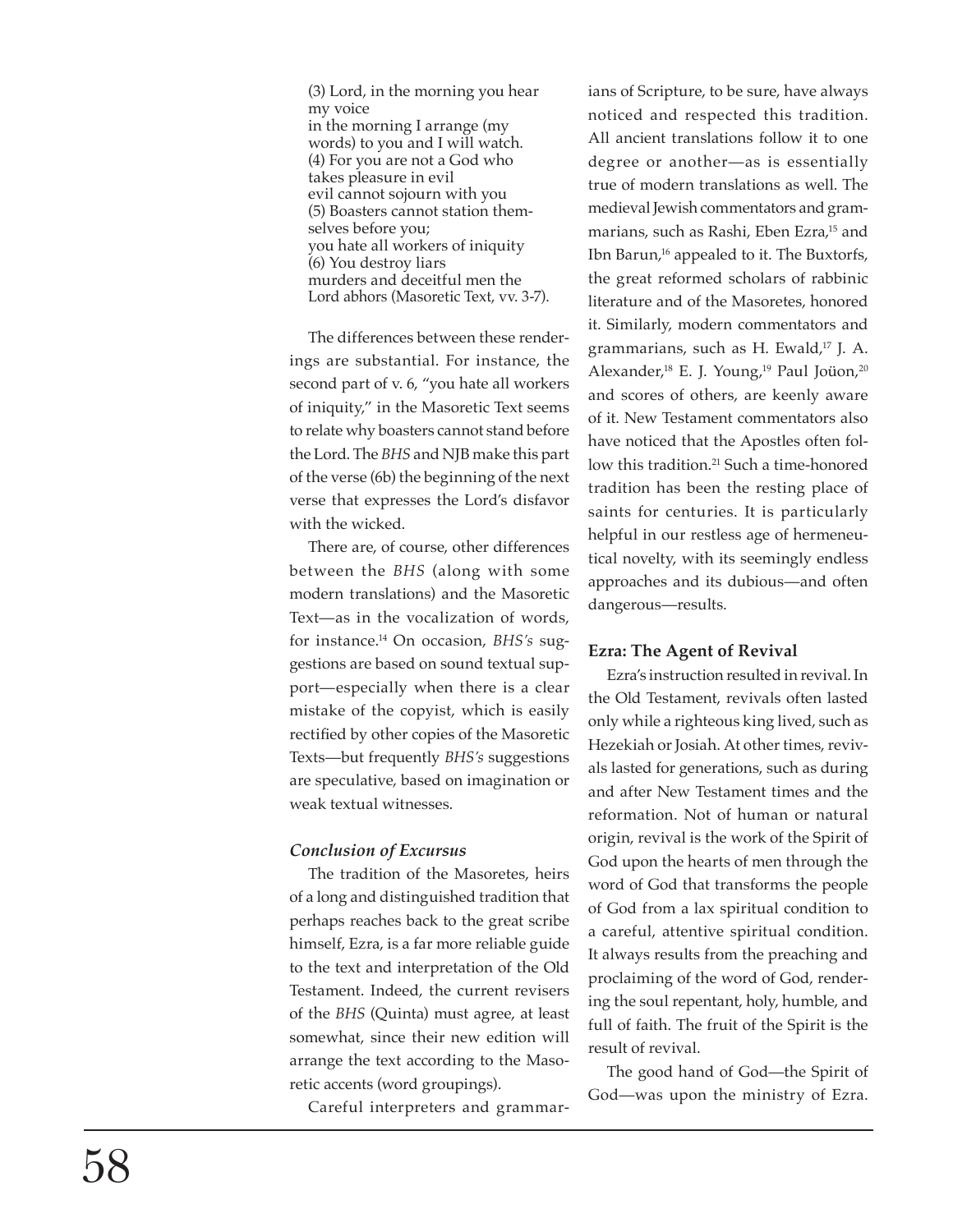God had given Ezra grace in the eyes of Artaxerxes and his powerful subordinates (Ezra 7:28), who supplied vital resources for Ezra and the people on their trip from Babylon to Jerusalem and for their work in Jerusalem (Ezra 7:12-24). Moreover, Artaxerxes granted Ezra authority to govern the magistrates and judges within the Judean province, thus allowing Ezra to enforce the law of Moses in the nation (Ezra 7:25- 26). This authority, of course, was not the reason for revival, though the Spirit of God granted this authority to overcome the political opposition that Ezra faced. Political authority, while it may assist revival, is never the source or cause of revival. Ezra did not legislate revival; his ministry resulted in revival.

The means that the Holy Spirit used to revive his people in Ezra's ministry was the word of God. Indeed, it was the word of God as read and preached by Ezra, with the blessing of the Holy Spirit attending Ezra's exposition and moving in the hearts of the people, that brought revival—the gospel (the word of God) is the power of God unto salvation (Rom 1:16). In fact, the Holy Spirit's work preceded Ezra's preaching by preparing and moving the people's heart to ask Ezra to read and preach the word the God (Neh 8:1). The word fell on the soil of hearts carefully prepared by the Holy Spirit and, undoubtedly, by the many prayers of Ezra and Nehemiah.

Ezra's revival bore full fruit, strengthening the nation spiritually and preserving the nation from apostasy and idolatry. The people began to obey God's word, keeping the feast of booths to an extent not seen since the days of Joshua (Neh 8:17), repenting and confessing sin (Nehemiah 9), covenanting not to marry non-Israelites, supporting the worship of God (Nehemiah 10), and restoring the tithe and the Sabbath (Nehemiah 13). The people were now as spiritually strong as at any time in Israel's history. Because of the work of the Holy Spirit in the ministry of Ezra, the teacher of the law of God and the agent of revival, the joy of the Lord was now the strength of Israel.

## **Conclusion**

Speaking of Old Testament events, the Apostles tell us that these events are examples for our instruction (1 Cor 10:6; 2 Pet 2:6) and that the Old Testament prophets were serving the church in their writings (1 Pet 1:12). So Ezra, the great scribe of Scripture, serves the church today, instructing us by the books of Scripture that he authored, by the godly example that he set, and by the Old Testament that he edited. May God, by His good hand, grant His people revival now through the teacher of His word and through His agent of revival—Ezra.

## ENDNOTES

<sup>1</sup>The Elephantine Aramaic texts from Egypt dated to the Persian period (400- 300 B.C.) describe an idolatrous Jewish remnant that intermarried with the Egyptian population. For a brief summary of this Jewish community and its similarity to Jeremiah's Egyptian remnant, see Miller and Hayes, *A History of Ancient Israel and Judah* (Philadelphia: The Westminster Press, 1986), 435-436. B. Porten, *Archives from Elephantine: The Life of an Ancient Jewish Military Colony* (Berkeley: University of California, 1968).

<sup>2</sup>For an excellent study on the priests' role as custodians and teachers of the law, see T. J. Betts, *Ezekiel the Priest: A Custodian of Tôrâ* (New York: Peter Lang, 2005), 17-45.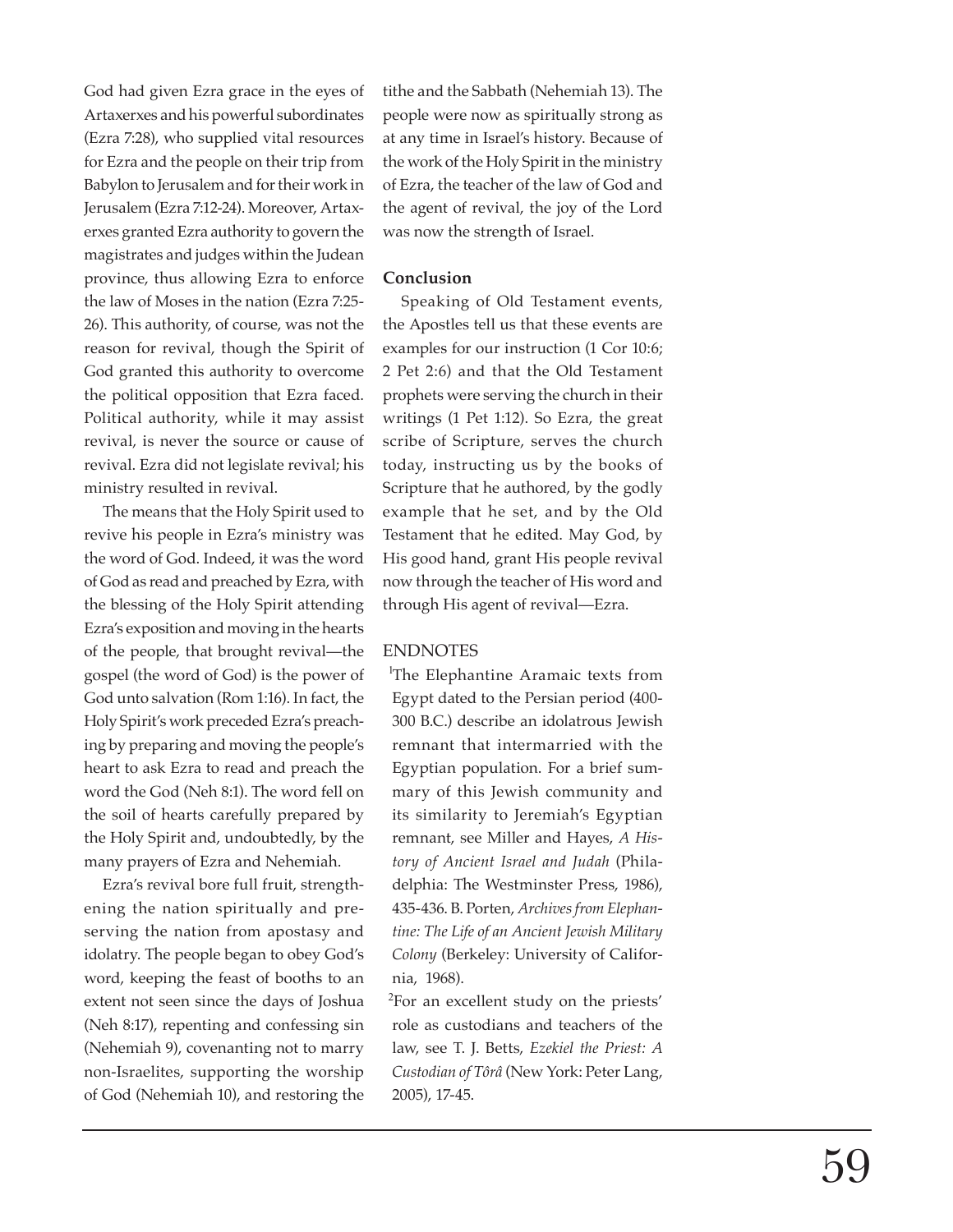<sup>3</sup>*b.* [Talmud Babylonia] *Sanhedrin 11a*. Josephus similarly states, "It is true our history has been written since Artaxerxes very particularly but has not been esteemed of the like authority with the former by our forefathers, because there has not been an exact succession of prophets since that time." *Against Apion* 1, 8.

<sup>4</sup>*Pirqe Avoth 1:1* (Mishnah). Also, *b. Baba Bathra 14b-16a* asserts that Ezra authored the books of Ezra and Chronicles. *b. Megillah 16a* claims that the "aged Baruch" discipled Ezra, and *b. Sanhedrin 21b* declares that Ezra would have received the law at Sinai if he had preceded Moses historically! For the Great Synagogue, see Daniel Sperber, *Encyclopaedia Judaica*, vol. 15 (Jerusalem: Keter, 1972), 629-631.

<sup>5</sup>*b. Megillah 3a*. See note 7. Edwin Yamauchi claims that the Rabbinic assertion is anachronistic, "But the Talmudic comment is clearly anachronistic as we have no evidence of targums from such an early date" (Edwin Yamauchi, "Ezra-Nehemiah," in *The Expositor's Bible Commentary*, ed. Frank E. Gæbelein [vol. 4; Grand Rapids: Zondervan, 1988], 725). The earliest extant written targum is dated around 150-100 B.C. This, however, does not make the rabbinic claim "anachronistic." The current lack of evidence for the existence of a written targum during the time of Ezra does not make the rabbinic claim "anachronistic." Indeed, this "targum" of Ezra may have been oral, perhaps the basis of all later targums.

<sup>6</sup>For the Masoretic accent system,

<sup>7</sup>*b. Megillah 3a*. Compare similarly, *b. Nedarim 37b*, *y.* (Talmud Jerusalmi) *Megillah 4:1 74d*, Genesis Rabbah 36.8 (In the last two citations, the clause in Neh 8:8 "and they gave the sense" is connected with the accents). In *b. Nedarim 37b* the same quotation is found as in *b Megillah 3a* with a discussion concerning compensation on the Sabbath for teaching the accents. Such compensation was acceptable because "the accents are also Biblical." A similar Rabbinic view is expressed by Rabbi Shefatiah in the name of Rabbi Johanan: "If one reads the Scripture without a melody (as indicated by chanting the accents) or repeats the Mishnah without a tune, of him Scripture says, (Ezek 20:25) 'Wherefore I gave them also statues that were not good'" (b. *Megillah 32a*). Rabbinic tradition sees the accentuation as given, or at least implied, by the biblical author—Raba made this exposition: "What was written in Scripture, (Eccl 12:9) 'And besides that Koheleth was wise, he also taught the people knowledge; yea, he pondered, and sought out, and set in order many proverbs? He also taught the people knowledge' implies that he taught it with notes of accentuation and illustrated it by simile" (*b. 'Erubin 21b*). Commenting on *b. Berakot 62a*, Rashi says that hand movements corresponded to the singing of the accents.

## <sup>8</sup>*b. Qiddushin 30a*.

- <sup>9</sup>Wickes, *Two Treatises*, 5. Aaron ben Asher, *Dikdukei Ha-Te'amim*, ed. Baer and Strack (Leipzig, 1879), xvi, 1.
- <sup>10</sup>Of course, when referring to the accents, one must distinguish carefully between the accent *signs* and the accents as orally preserved and sung. The accents as orally handed down may come from Ezra; the accent signs, preserving the oral tradition, come from a much later period.
- <sup>11</sup>C. H. Roberts, *Two Biblical Papyri in the John Rylands Library* (Manchester, 1936), 28; E. J. Revell, *The Oldest Evidence for the Hebrew Accent System*  (Bulletin of John Rylands Library LIV, 1971), 214-222.
- <sup>12</sup>Kyoungwon Choi, "Evidence of Word Groupings and Pausal Forms in 1QIsaa "(paper presented at the annual meeting of the Evangelical Theological Society, San Antonio, TX, November 2004). Revell, *Oldest Evidence*, 214-215.
- <sup>13</sup>Jon D. Levenson in *The Jewish Study Bible*, ed. A Berlin and M. Z. Brettler (Oxford: Oxford University Press, 2004), 13, 15. Levenson, with many others, sees Gen 2:4a as "an editorial linkage between the two creation accounts" (ibid., 15).
- <sup>14</sup>Like most modern translations, the TNIV, on occasion, emends the Masoretic Text—the consonants, vowels, and word groupings—without justification. See, for instance, Psalm 12:6 and compare it with the NIV's rendering of the verse, which follows the Masoretic Text.
- <sup>15</sup>Eben Ezra, the great medieval rabbinic commentator, states, "Any interpretation which is not in accor-